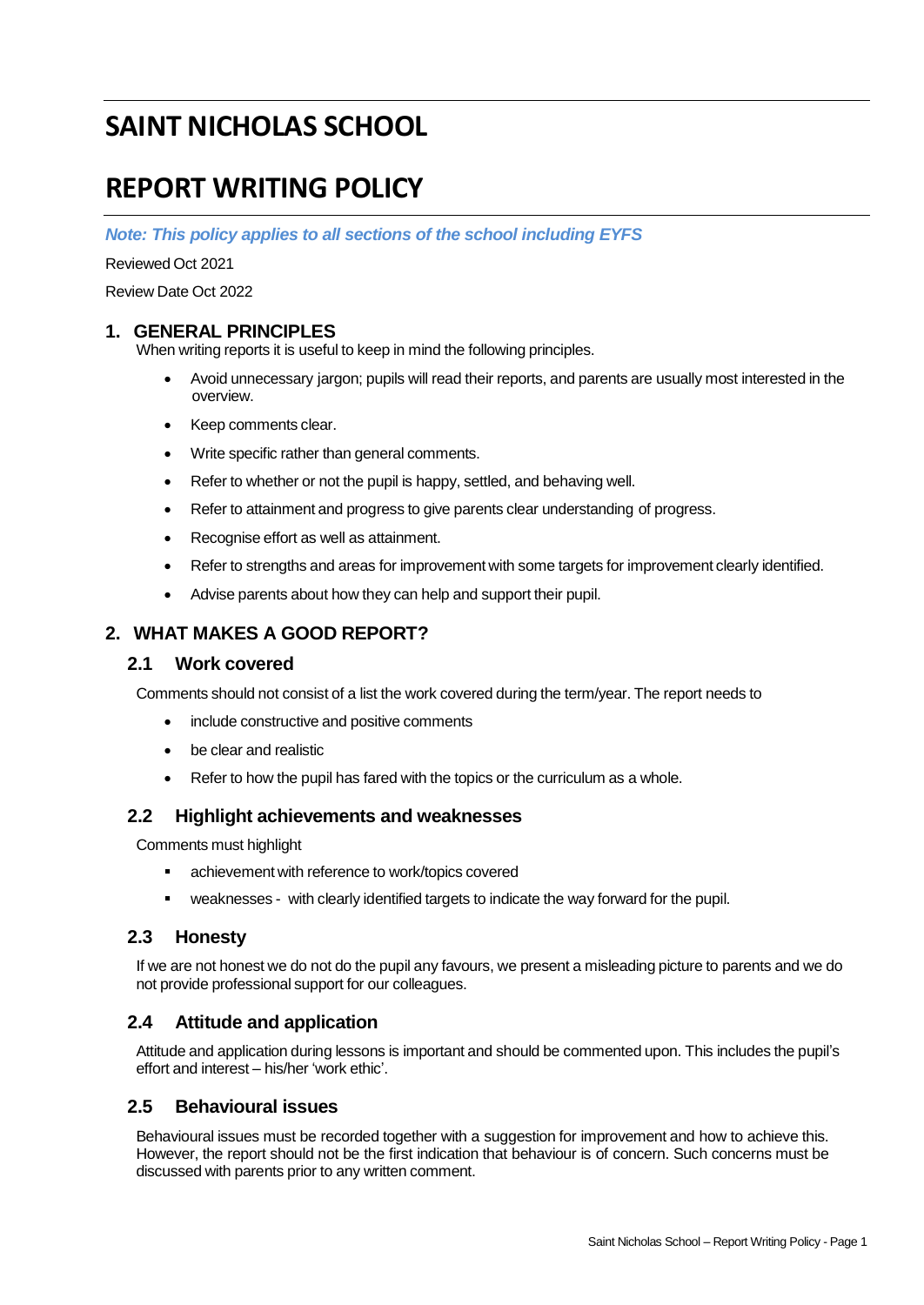## **2.6 Accuracy & grammar**

A good report comment reads well, is informative and constructive, is well structured and is grammatically correct.

## **2.7 Proof-reading**

Proof-reading is essential and final reports should not be submitted until this process is complete. Spellings must be checked. The responsibility for checking is principally the report writer's. If form teachers subsequently find errors they will refer these to the teacher for correction.

# **3. TARGETS**

#### **3.1 Reports**

- **•** offer an opportunity to show pupils what they know, understand and can do
- give pupils helpful feedback on their achievements
- must include the setting of clear targets for improvement

#### **3.2 Targets should**

- make clear the pupil's areas for development
- **•** enable pupils to understand what they have to do to attain specific levels and grades
- **•** inform pupils what they must aim for in order that they can learn more effectively
- targets should be SMART

# **4. EFFORT GRADES**

These are:

- 1. Effort is excellent
- 2. Effort is good
- 3. Effort has been acceptable
- 4. Effort is inconsistent
- 5. Work shows no evidence of any real effort

Take care with grade / comment mismatch e.g. 'has worked hard this term' with a 3 for effort.

#### **5. FORM REPORTS**

Form teacher reports should cover three areas. These are:

- a summative paragraph commenting on the pupil's overall academic progress and achievements is a useful start to the report.
- A comment upon a pupil's contribution to the form, helpfulness, cooperation with others etc .Overall attitude and application during lessons is important as are contributions to school life and should be commented upon.
- A comment on the pupil's involvement in extra-curricular activities, sports teams, music, drama, DoE, etc. Acknowledge out of school achievements where possible.

### **6. MAKING THE TASK WORKABLE**

#### **6.1 House style and tone**

Please refer to the House Style document which is available on the Staff Area at

<https://sites.google.com/a/saintnicholasschool.net/staff-area/reporting-progress/Written-reports/house-style>

Here you will find advice and suggestions on how to write a report.